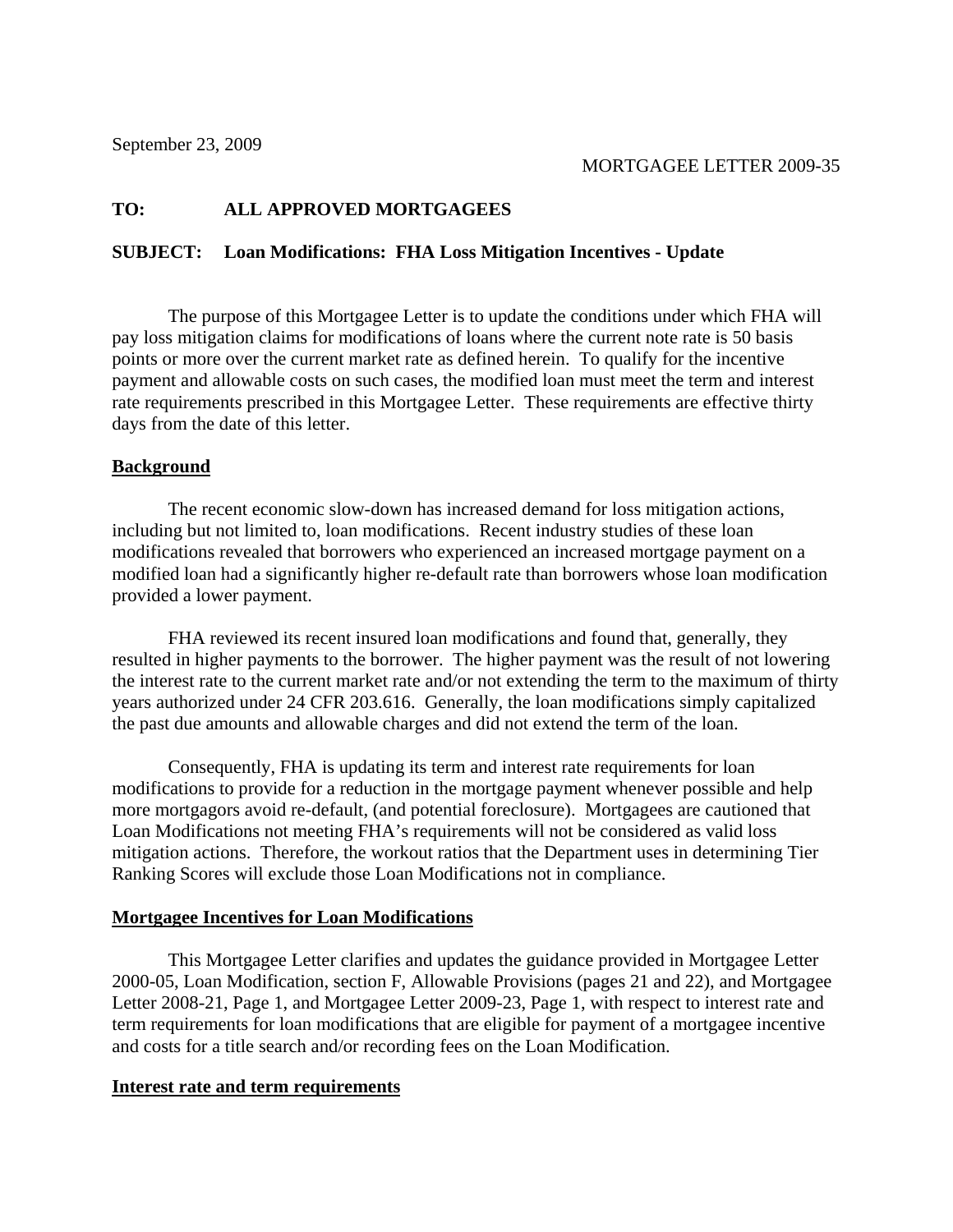In cases where the current note rate is 50 basis points or more over the current market

rate:

- The Mortgagee shall reduce the loan modification note rate to the current Market Rate. For purposes of this requirement, the Department shall consider Market Rate to be no more than **50 basis points** greater than the most recent Freddie Mac Weekly Primary Mortgage Market Survey Rate for 30-year fixed-rate conforming mortgages (US average), rounded to the nearest one-eighth of one percent (0.125%), as of the date the Modification Agreement is executed. The weekly survey results are published on the Freddie Mac website at http://www.freddiemac.com/pmms/ and the Federal Reserve Board includes the average 30-year survey rate in the list of Selected Interest Rates that it publishes weekly in its Statistical Release H.15 at http://www.federalreserve.gov/releases/h15/.
- The Mortgagee must re-amortize the total unpaid amount due over a 360 month period from the due date of the first installment required under the modified mortgage.

### **Example**

The Mortgagee approves a Loan Modification that is executed by the borrower 35 days after the date of this Mortgagee Letter. The current note rate is 7 percent and the most recent Freddie Mac Weekly Primary Mortgage Market Survey Rate for 30-year fixed rate conforming mortgages (US average) as of the Modification date is 5.04 percent. To be eligible for payment of a mortgagee incentive and costs for a title search and/or recording fees on the Loan Modification, the fixed note rate on the modified loan may not exceed 5.50 percent (The Freddie Mac US average rate of 5.04 percent rounded to the nearest eight of a percent plus 50 basis points). The modified mortgage must also re-amortize the total unpaid amount over a 360 month period from the due date of the first installment required under the modified mortgage.

 FHA holds servicers accountable for their servicing practices in order to protect the public trust and the FHA Insurance Fund. When a servicer fails to comply with FHA's policies and procedures, FHA will take appropriate action. Servicers that violate FHA program statutes, regulations, handbook requirements and mortgagee letters may be subject to numerous actions including: the repayment of loss mitigation incentives, indemnification, and referral to HUD's Mortgagee Review Board for appropriate sanctions.

## **Information Collection Requirement**

The information collection requirements contained in this document have been approved by the Office of Management and Budget (OMB) under the Paperwork Reduction Act of 1995 (44 U.S.C. 3501-3520) and assigned OMB control numbers 2502-0060, 2502-0523, and 2502- 0429. In accordance with the Paperwork Reduction Act, HUD may not conduct or sponsor, and a person is not required to respond to, a collection of information unless the collection displays a currently valid OMB Control Number.

Any questions regarding this Mortgagee Letter may be directed to HUD's National Servicing Center at (888) 297-8685 or hsg-lossmit@hud.gov. Persons with hearing or speech